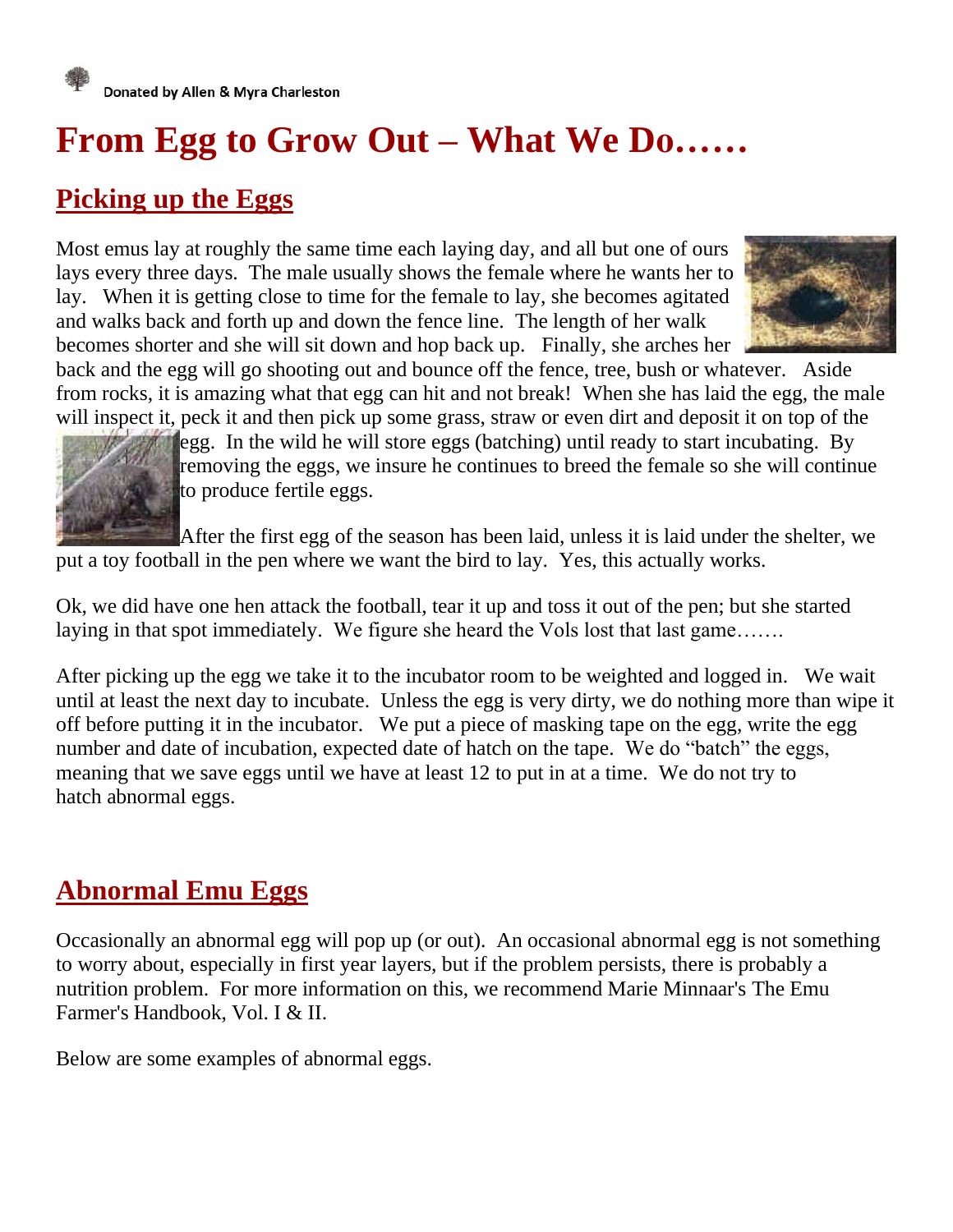

Abnormal eggs do not hatch well, if they are fertile. For that reason we blow them out and sell them to egg artists or egg collectors who are looking for something a bit unusual.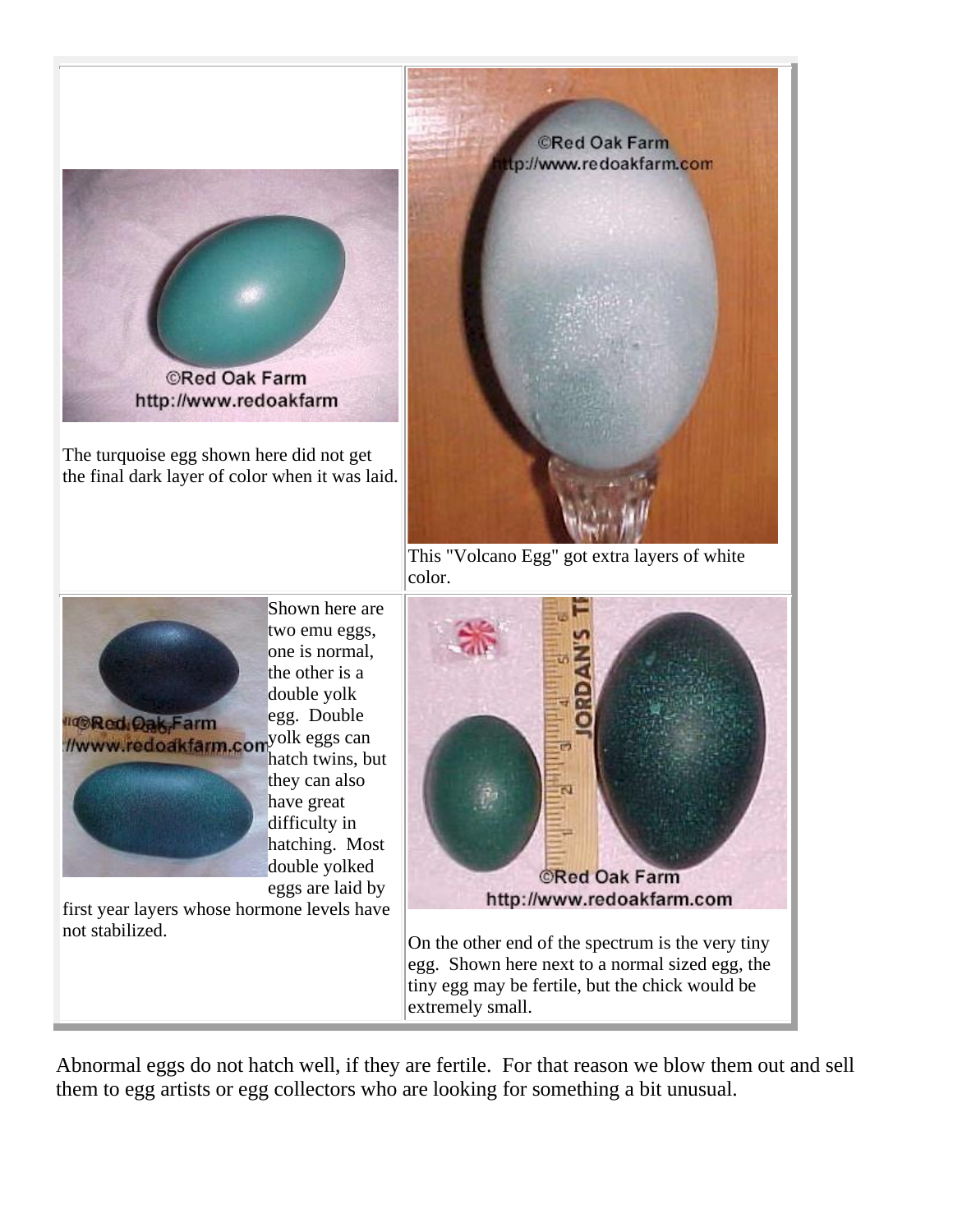Note: rotten eggs are usually infected at the time they are laid. The warm egg lands in a mud puddle and the bacteria gets sucked in through the pores. If this is the case, no amount of disinfecting will help. For this reason it is wise to have proper drainage in the field and provide plenty of nesting material.

Note: Many ranches disinfect the eggs prior to incubation through the use of ultra-violet lights, an antiseptic dip or misting, etc.

#### **Batching Eggs**

We batch our eggs until we have at least 10 to 12. Our reason for this is

- that we only keep 10 chicks together at a time until they are 2 months old.
- Studies show that chicks in a clutch stimulate each other to hatch, eat, drink and exercise.
- It is more energy efficient to wait and batch a clutch of eggs than to start up the incubator for one or two eggs.

One thing to keep in mind when incubating, whether you batch or not, is that a cold egg should not be put into a warm incubator. Leave the egg in the room overnight to let it reach room temperature before incubating.

# **Incubation**

I am often asked by new farmers why their eggs didn't hatch. If the problem is not sterile eggs, it has to be the way the eggs are handled and/or incubated. The most important things in incubation are temperature, humidity, air flow and egg turning.

Most new farmers get the temperature and humidity right for their area of the country. It's usually a matter of following the incubator manufacturer's instructions. However, there are two other things that are equally important.

Air flow: As the eggs develop the embryos grow and use oxygen. Levels of carbon dioxide can easily build up if there is insufficient air flow. This is problem in the smaller cabinet type incubators. Know your incubator, talk to people who use the same type you use, talk to the manufacturer. The larger commercial style incubators usually have this problem addressed.

Turning: Many people start their incubation operation with a cabinet style incubator that rocks the eggs back and forth. They incorrectly think that this is all that is required to hatch a healthy chick. Wrong. The eggs need to be hand turned at least 3 times per day. When turning the eggs by hand the egg must not be rotated in just one direction every time, but back and forth. If you do not rotate the egg back and forth the embryo will stick to the shell membranes or the yolk sac will stick to the bottom of the egg, either way, you have chicks dead in the shell. We use a large incubator with rollers that turn the egg back and forth hourly.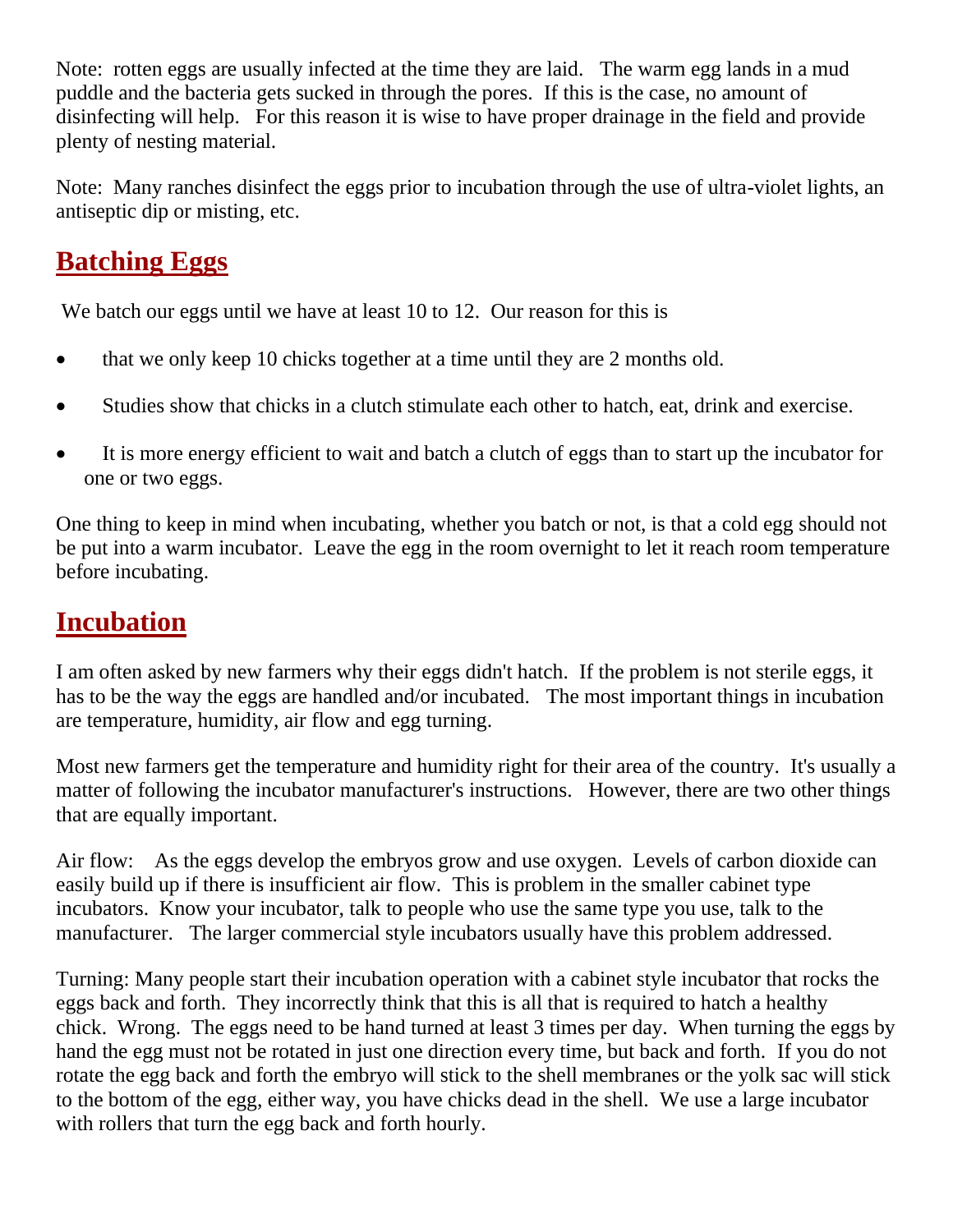Check the eggs daily for odor and temperature. When the eggs are within a week of hatching, I start tapping. You use a metal rod for this and tap the egg. If there is a tinny sound, you have a dead egg. To double check, take the egg out. A fertile egg will remain hot, a dead one will cool quickly.

Eggs should hatch between 50 to 54 days, depending on the temperature. Higher temperatures produce chicks quicker, but if the temperature gets too high, you have other problems.

We keep our incubator room at 68F, and incubate at 97.5F, with 30 % humidity. We keep the hatcher at 97F.

#### **Hatching Chicks**

When the chick has broken through to the air sac (sounded), the egg will sound hollow when tapped and the chick will cheep (I whistle to mine). Compare the sound with that of a clean blown egg (one hole in one end).

The chick will have 72 hours worth of air, but once the chick has entered the air sac they usually hatch within 24 hours. When the chick makes a hole in the outer shell, it is called pipping. You can offer encouragement by tapping on the egg and talking to it. If the chick is mal-positioned it may need help to get out – however, these chicks usually do not flourish and die before 3 months. Keep an accurate hatch log and indicate if you have assisted the hatch in order to make comparisons to any chick mortalities.

We move the egg to a hatcher when the chick has sounded the shell. We use old terry cloth towels that have been cut into the right size for the hatcher boxes to keep the chick from slipping. We also tape the legs for the first couple of days to be sure the legs don't become splayed.

Since we sell both straight run chicks and sexed and tagged chicks, some of these may be [sexed](http://www.redoakfarm.com/how_do_we_tell_them_apart.htm) after hatching.

**How Do We Tell Them Apart?...**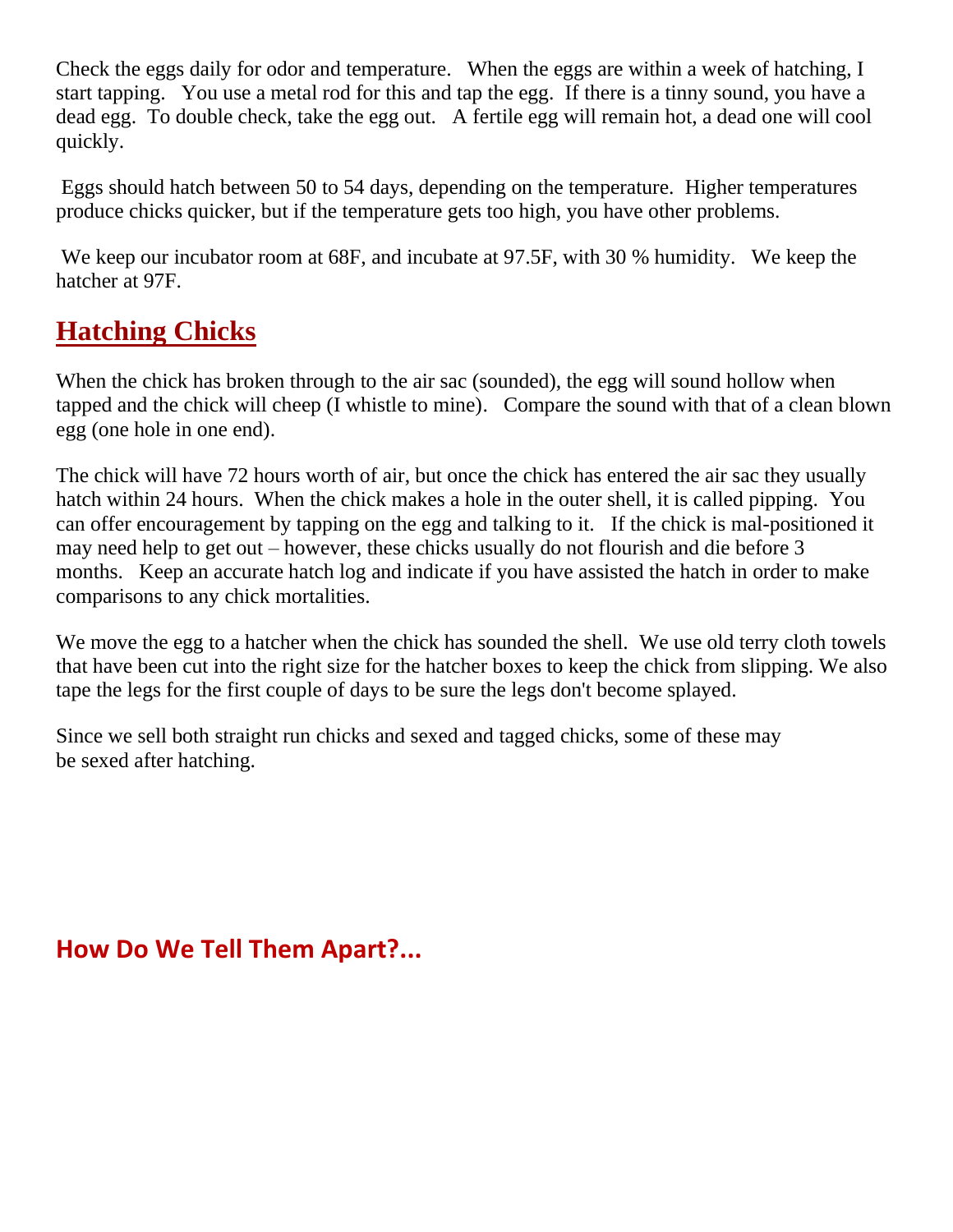#### **Sexing A Chick**

When chicks are just hatched, they may be vent sexed. It is advisable to do this immediately as there will be manure later. You must be very gentle doing this so you don't hurt them. Wearing rubber gloves, turn the chick upside down and very gently part the feathers on either side of the vent. You will have to apply a little pressure to one side in order to get the sexual organs to 'pop out'. If the chick is male, the penis will show as a little white stem. A female will have a clitoris. If the sexual organs are not defined, the bird will be an 'it'.

Another way to tell the sex is to look at the chick's head. This is not as invasive as vent sexing and frankly, I have found it to be just as accurate. The feather pattern on the back of the head will, in the case of the males, be shaped like a bulls-eye. The picture above shows the back of the head on a 3 day old male emu chick.





The female will have a defined pattern of lines, but no bulls eye. Sometimes it is difficult to tell whether or not a pattern is a bulls eye because the circles will not be 'complete' - we recommend vent sexing if there is any question.

If the feathers are salt and pepper with no pattern, it will be an 'it' and will not breed. These are rare in farms with good breeding programs but should be should be culled for processing.

Note: There are three subspecies of emu being bred in the US today. In at least one of these subspecies, the markings are on the front of the head rather than the back.

Straight Run Chicks have not been vent sexed.

When the chicks turn brown and lose their stripes it is impossible to sex them. The reproductive organs do not develop further until their reach their first breeding season and at this point the male and female organs look very similar.



As adults, emu cannot be told apart visually. You must either manually sex them or wait until breeding season to observe their actions or listen to them. The voice change begins at between 10